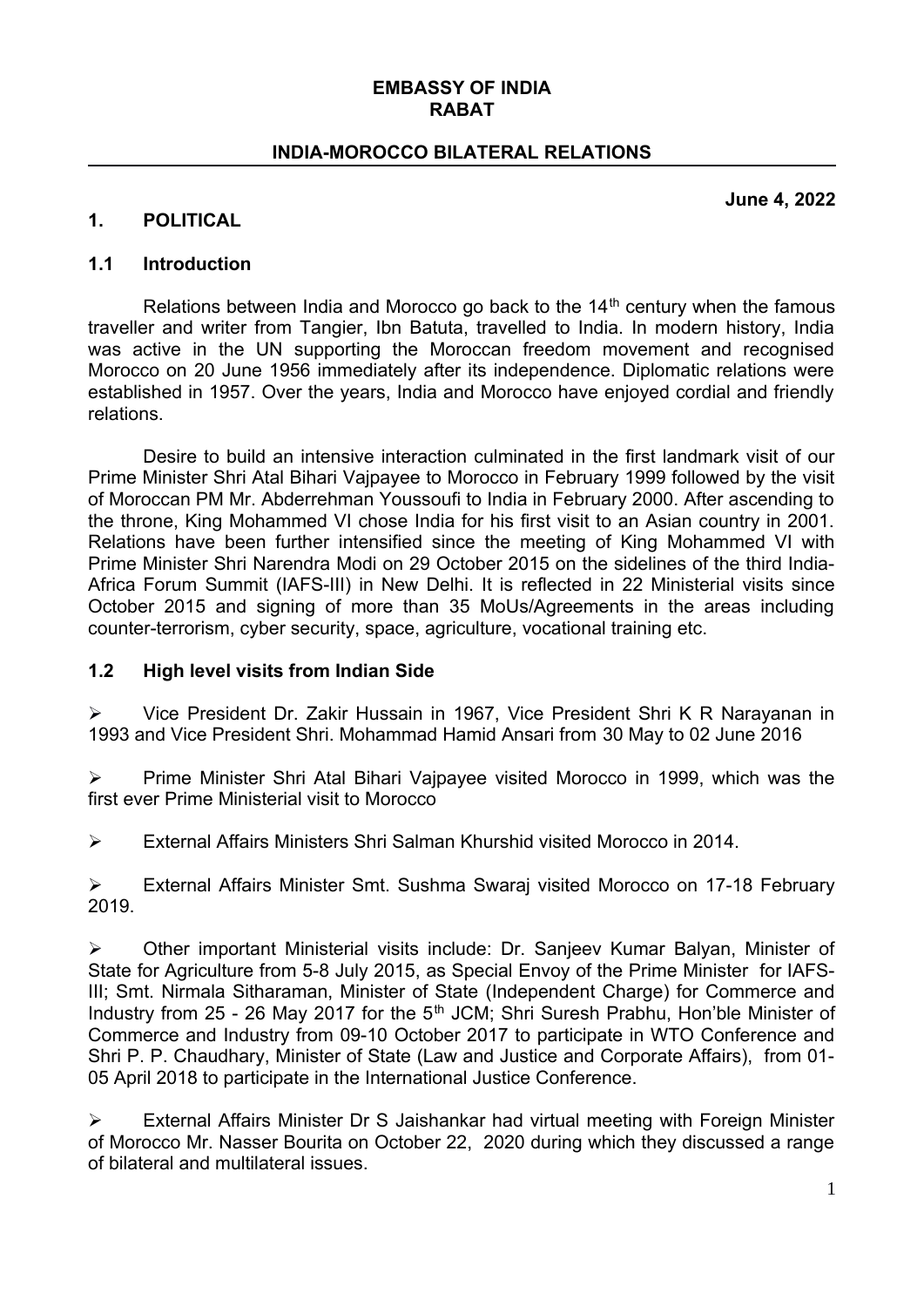Shri R. K. Singh, Minister of State (Independent Charge) for Power, New & Renewable Energy of India and Mr. Aziz Rabbah, Minister of Energy, Mines and Environment of Morocco addressed the inaugural session of the first edition of the Arab-India Energy Forum held in a virtual format on 8-9 June 2021 under the co-chairship of India and Morocco.

 Shri Mansukh Mandaviya, Minister of State for Chemical and Fertilizers of India had a virtual meeting with Mr.Aziz Rabbah*.* Minister of Energy, Mines and Environment of Morocco on July 19, 2021 to discuss bilateral issues of mutual interest.

## **1.3 High level visits from Moroccan Side**

 $\triangleright$  King Mohammed VI paid official visits to India in 2001 and again in 2015 to participate in the India Africa Forum Summit-III. King Mohammed VI as Crown Prince in 1983 visited India for NAM Conference.

 $\triangleright$  Prime Ministerial visits from Morocco include: Mr. Abderrehman Youssoufi in 2000; Mr. Driss Jettou in 2004.

 Other important Ministerial visits include: Dr. Abdelkader Amara, Minister of Energy, Mining, Water & Environment from 20-21 January 2016; Mr. Mohamed Najib Boulif, Minister Delegate incharge of Transport, from 14-16 April 2016; Mr. Noureddine Boutayeb, Minister delegate to Ministry of Interior from 29 October to 06 November 2017; Dr. Abdelkader Amara, Minister of Equipment, Transport, Logistics and Water from 15-21 December 2017; Dr. Jamila El Mossalli, Secretary of State to Minister for Tourism, Air Transport, Handicraft and Social Economy from 02-18 February 2018; Ms. Rakiya Eddarhem, Secretary of State in charge of Foreign Trade, Ministry of Industry, Investment, Trade and Digital Economy from 24-26 February 2018; Mr. Aziz Rabbah, Minister of Energy, Mines and Sustainable Development from 10-12 April 2018; Mr. Mohammed Sajid, Minister of Tourism, Air Transport, Handicrafts and Social Economy, from 16-19 September 2018; Mr. AbdeltifLoudyi, Minister Delegate to the Head of Government in charge of the National Defence Administration from 24-26 September 2018; Mr. Mohamed Auajiar, Minister of Justice from 11-18 November 2018; Prof. Anass Doukkali, Minister of Health from 10-13 December 2018; Mrs. Rakiya Eddarhem, Secretary of State in charge of Foreign Trade, Ministry of Industry, Investment, Trade and Digital Economy from 14-20 January 2019; Mr. Khalid Samadi, Secretary of State for Higher Education and Scientific Research from 18-22 January 2019; Mr. Moulay Hafid Elalamy, Minister of Industry, Investment, Trade and Digital Economy from 17-19 March 2019 and Mr. Mohamed Rehrass, Secretary of State for Vocational Training from 20-25 May 2019. Mr. Mehdi Abdelkrim, MP and Chairman of India-Morocco Parliamentary Friendship Group in Moroccan Upper House and Dr. Abdellatif Assarajm, MP from 14-16 January 2020 visited India.

 $\triangleright$  Prof. Khalid Ait Taleb, Minister of Health of Morocco, participated virtually in the UBUNTU International Yoga Conference organized by ICCR and Ministry of AYUSH on the occasion of the Seventh International Day of Yoga on 21-22 June, 2021.

 Minister Delegate for Digital Transformation H E Ghita Mezzour along with a high level delegation visited India from 27th May till  $4<sup>th</sup>$  June 2022 during which she met Smt. Meenakshi Lekhi, Minister of State for External Affairs and Culture and Shri Rajeev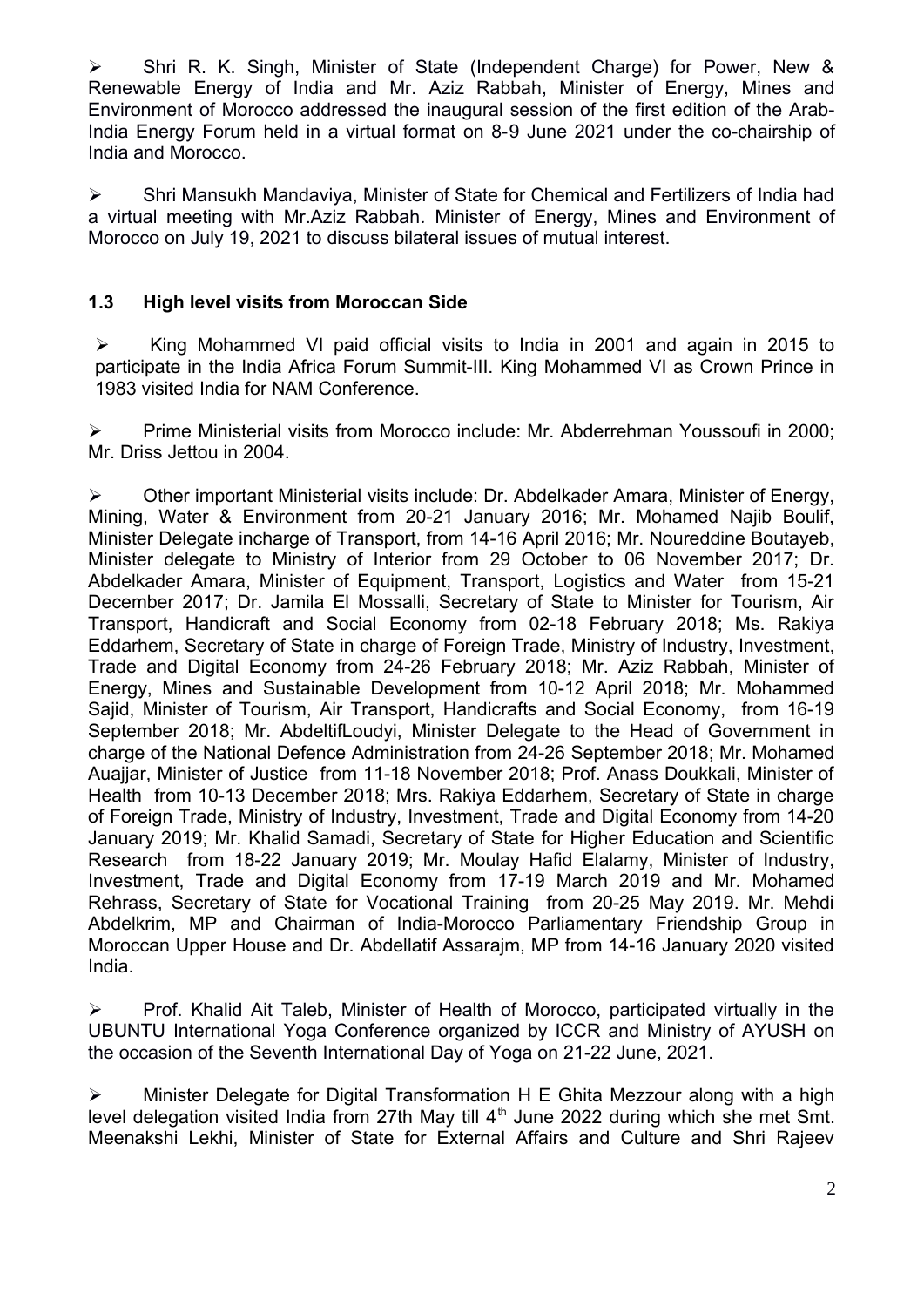Chandrashekhar, Minister of State for Skill Development and Entrepreneurship and Electronics and Information Technology.

# **1.3 Institutional Mechanisms**

(i) **Joint Commission Meetings:** On 20 March 2019, the VI India Morocco Joint Commission Meeting (JCM) was held in New Delhi under the co-chairmanship of Shri Suresh Prabhu, Minister of Commerce.

(ii) **Foreign Office Consultations:** The IV India-Morocco Foreign Office Consultations (FOCs) was held in New Delhi on 24-25 April 2017 under the co-chairmanship of Secretary (ER), Ministry of External Affairs and Secretary General, Ministry of Foreign Affairs and International Cooperation

# **2. ECONOMIC & COMMERCIAL**

**2.1 Introduction :** For long, India has been one of the major markets for Moroccan phosphates and its derivatives. India's export basket to Morocco has also grown significantly in recent years. The main items of India's exports to Morocco are cotton yarn, synthetic fibre, chemicals, manufactured metals, machinery and instrument, transport equipment, pharmaceuticals, automotive parts and spices. Main items of Moroccan export to India are phosphoric acid, phosphate, metallic ores and metal spray and inorganic chemicals.

|                          | 2011  | 2012  | 2013 | 2014 | 2015 | 2016   | 2017          | 2018   | 2019 2020 |      |
|--------------------------|-------|-------|------|------|------|--------|---------------|--------|-----------|------|
| India's<br><b>Export</b> | 587.2 | 517   | 615  | 500  | 398  | 634.0  | 637           | 701.8  | 1160 682  |      |
| India's<br><b>Import</b> | 1.455 | 1,212 | 796  | 855  | 873  | 758.5  | 683.6         | 1100.1 | 856       | 1202 |
| Total                    | 2042  | 1729  | 1411 | 1356 | 1271 | 1392.5 | 1320.6 1801.9 |        | 2016      | 1884 |

### (ii) **Bilateral trade between India and Morocco** (in million US\$):

### *(\*) Provisional Data*

*(Source : Statistics Bulletin of Office des Changes, Govt. of Morocco)*

(iii) A number of Indian companies have presence in Morocco like IMACID (a Birla-Tata joint Venture with OCP-Office Cherifien de Phosphates, Morocco), Sunpharma, CIPLA, Varun Beverages (PEPSI), Tata Motors, Sterling and Wilson, Larsen and Toubro, Sumilon, Furnace Fabrica, Satguru Travels, Gujarat Fluorochemicals Ltd. (GFL), Indore (Optic Fibre), Tejas Network. Varroc Lighting Systems India Pvt. Ltd., Motherson Sumi and the Oberoi Hotel Group. Mahindra & Mahindra, Ashok Leyland, Shakti Pump, Fieldking, Kirloskar etc are present through their local representatives in Morocco. Several heavy equipment companies like Bharat Forge, KEC also have presence in the local market. Tata Motors and Mahindra are slowly getting acceptance in the local automobile market. Samta Group is the latest entrant in the mining sector.

**2.2 Centre for Excellence in Information Technology:** Centre of Excellence in Information Technology has been set up in Technopark, Casablanca under IAFS-II development programme. CEIT has imparted training to 675 Moroccan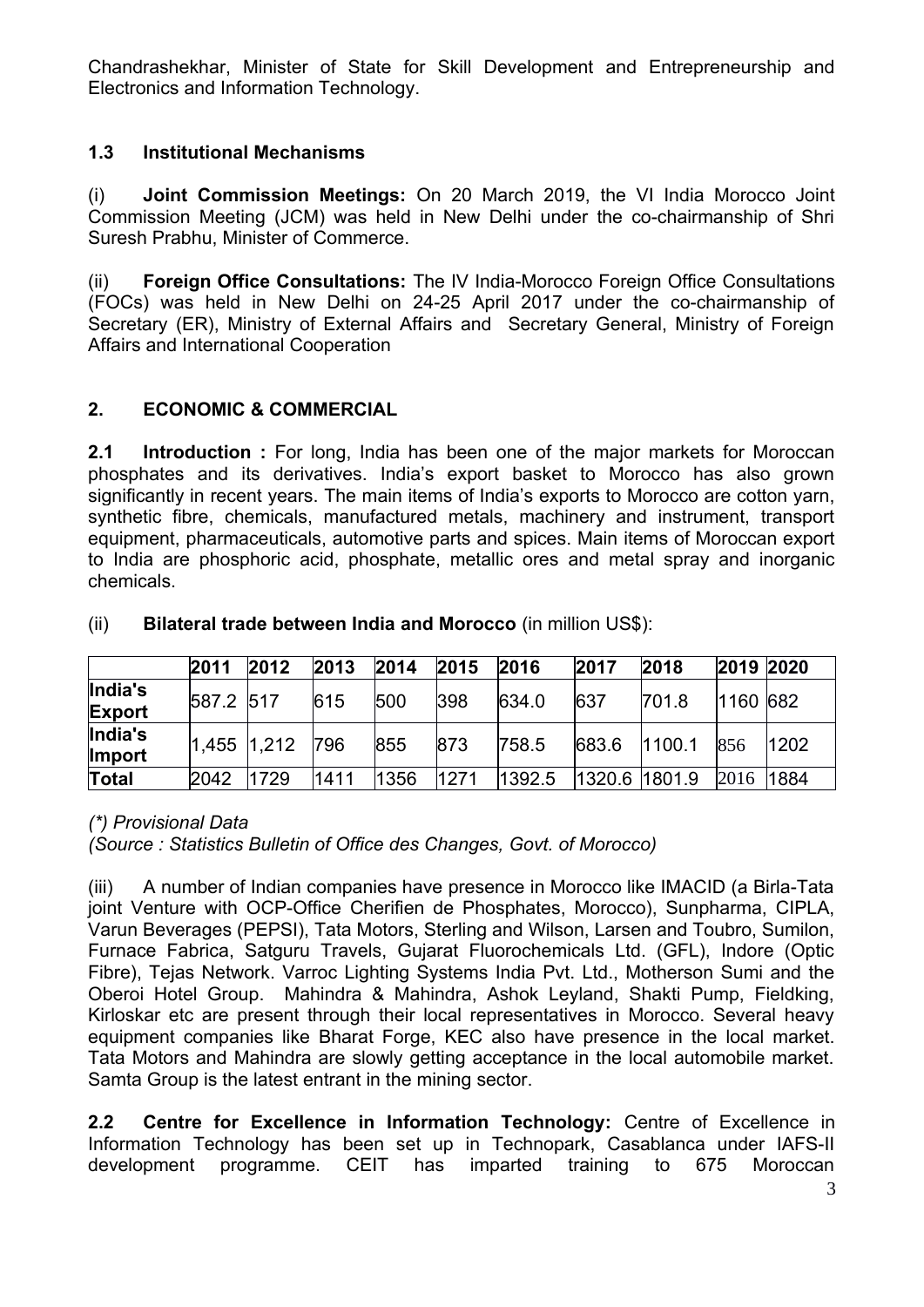students/professionals till date. As per the MoU, the CEIT was handed over to the Moroccan side in January 2020.

**2.3 Agriculture Work Plan:** The Work Plan for 2018-2020 between Indian Council of Agricultural Research, India and Ministry of Agriculture, Marine Fisheries, Rural Development and Water and Forests of Government of Morocco under the MoU on Cooperation in the field of Agricultural Research and Education on Agricultural Cooperation was signed on 04 May 2018. Scientists from India and Morocco have visited each other's countries under the work plan.

## **3. CULTURAL RELATIONS**

## **3.1 Introduction**

There is an abiding interest in Morocco for Indian art and culture. Hindi films are very popular in Morocco and Moroccan TV regularly telecasts Indian feature film every week. A **Cultural Exchange Programme** (CEP) between India and Morocco for the years 2016-19 was signed on 31 May 2016. In the last few years, artists representing the diverse facets of Indian classical music and dance have visited Morocco under the Cultural Exchange Programme. Conversely, Moroccan calligraphy artists went to New Delhi, Jaipur and Bhopal to exhibit Moroccan calligraphy, renowned Moroccan singer Mr. Aziz Ozouss and his group represented Morocco in the  $8<sup>th</sup>$  International Jazz Festival in New Delhi and 8 member cultural troupe 'Abidat Rma' participated in the 6<sup>th</sup> International Folk Music and Dance Competition in New Delhi from 01-08 December 2019. **ICCR Chairs on Hindi Language and Indian Studies in History** have been established at Mohamed V University in Rabat, following signing of MoUs between Indian Council for Cultural Relations and Mohammed V University, Rabat, on 27 February 2017.

### **3.2 Cultural Events**

(i) The Embassy in collaboration with Association Nationaled'Amitie Maroco-Asiatique (ANAMA), a cultural group in Casablanca organises Holi every year since 2016. Events such as Pravasi Bharatiya Diwas, India Day, Festival of India, Namaste India (in association with local cultural institutions) are regularly organized by the Embassy. The Embassy has been organising the celebrations of International Yoga Day every year from 2014.

(ii) To celebrate Azadi Ka Amrit Mahotsav, Mission has been interacting with all stakeholders to carry out a number of programmes. Mission has conducted a number of virtual programmes to celebrate International Day of Yoga 2021, Independence Day and ITEC Day 2021 (hybrid mode). On the occasion of Gandhi Jayanti on Oct 2, 2021, Ambassador visited Al Akhawayn University in Ifrane and paid floral tributes to Mahatma Gandhi's bust located in the university, planted a sapling and engaged with the academia. Mission also organised Gandhi Katha by Dr Shobhana Radhakrishnan on the occasion. Mission organised Rashtriya Ekta Saptaah from Oct 24-31, 2021 with online quiz competition and other programmes like sapling plantation, community interaction etc.

**4. TRAINING & CAPACITY BUILDING: ITEC** courses are extremely popular in Morocco. Till date, a total of 470 Moroccan nationals have attended ITEC courses. Special ITEC courses have also been organised for Moroccan participants on subjects covering cyber security, water resource management etc. Morocco has been allotted 13 scholarship slots under **ICCR Africa Scholarship Schemes**. Further, diplomats from Morocco